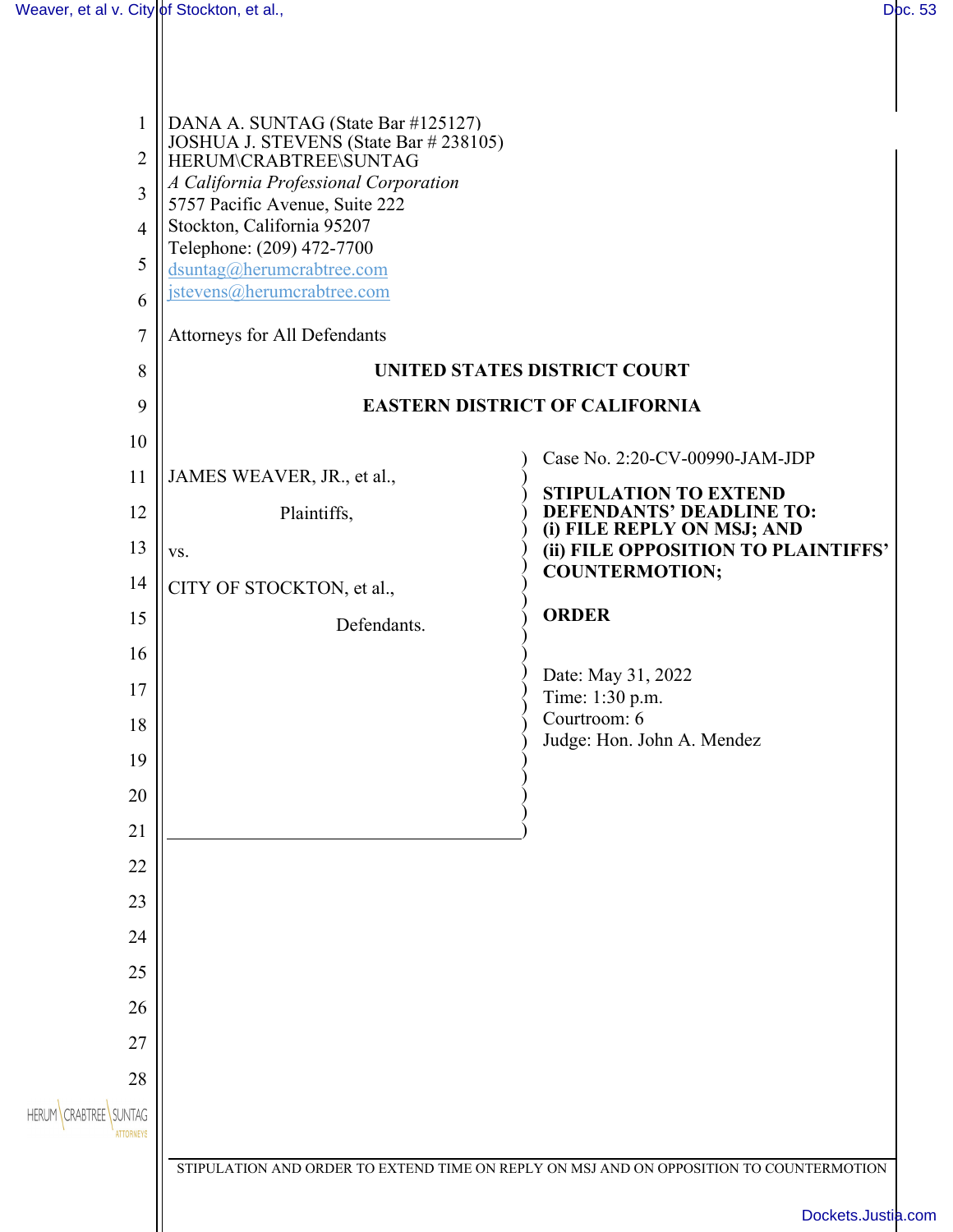| $\mathbf{1}$                | This Stipulation is entered into all parties, through their counsel of record.                     |
|-----------------------------|----------------------------------------------------------------------------------------------------|
| 2                           | RECITALS                                                                                           |
| 3                           | On April 1, 2022, all Defendants filed a motion for summary judgment, or,<br>A.                    |
| 4                           | alternatively, partial summary judgment (the "MSJ"), set for hearing, per the Court's Scheduling   |
| 5                           | Order, on May 17, 2022.                                                                            |
| 6                           | <b>B.</b><br>Pursuant to Rules 230(c) and (e) of the Local Rules, amended effective March 1,       |
| $\boldsymbol{7}$            | 2022, Plaintiffs' Opposition to the MSJ and any countermotion were due by April 15, 2022.          |
| 8                           | C.<br>On May 2, 2022, Plaintiffs filed their Opposition to the MSJ and a Countermotion             |
| 9                           | to exclude certain testimony. Plaintiffs also filed an Ex Parte Application asking the Court to    |
| 10                          | excuse the late filing of their Opposition to the MSJ (which they erroneously labeled as an "Ex    |
| 11                          | Parte Application to Strike Defendants' Reply for Being Untimely").                                |
| 12                          | D.<br>On May 3, 2022, the Court sua sponte issued a minute order continuing the                    |
| 13                          | hearings on the MSJ and Plaintiffs' Ex Parte Application to May 31, 2022.                          |
| 14                          | E.<br>On May 4, 2022, Plaintiffs filed a Request for Judicial Notice in further                    |
| 15                          | opposition to the MSJ.                                                                             |
| 16                          | F.<br>Pursuant to Local Rule $230(c)$ , Defendants' Reply on the MSJ is due on May 12,             |
| 17                          | 2022, and pursuant to Rule $230(e)$ , Defendants' Opposition to the Countermotion is due on        |
| 18                          | May 16, 2022.                                                                                      |
| 19                          | Because of the additional time Plaintiffs had before filing their Reply on the MSJ<br>G.           |
| 20                          | and their Countermotion, counsel for Defendants asked counsel for Plaintiffs if she would          |
| 21                          | stipulate that Defendants can have additional time to file both their Reply on the MSJ and their   |
| 22                          | Opposition to the Countermotion up to May 17, 2022, which is 14 days before the May 31, 2022,      |
| 23                          | hearing, which would have the effect of granting Defendants an extra five days to file their Reply |
| 24                          | on the MSJ and an extra one day to file their Opposition to the Countermotion.                     |
| 25                          | H. Plaintiffs' counsel consented to Defendants' request for additional time.                       |
| 26                          |                                                                                                    |
| 27                          |                                                                                                    |
| 28<br>HERUM CRABTREE SUNTAG |                                                                                                    |
|                             |                                                                                                    |
|                             | STIPULATION AND ORDER TO EXTEND TIME ON REPLY ON MSJ AND ON OPPOSITION TO COUNTERMOTION            |
|                             |                                                                                                    |
|                             |                                                                                                    |